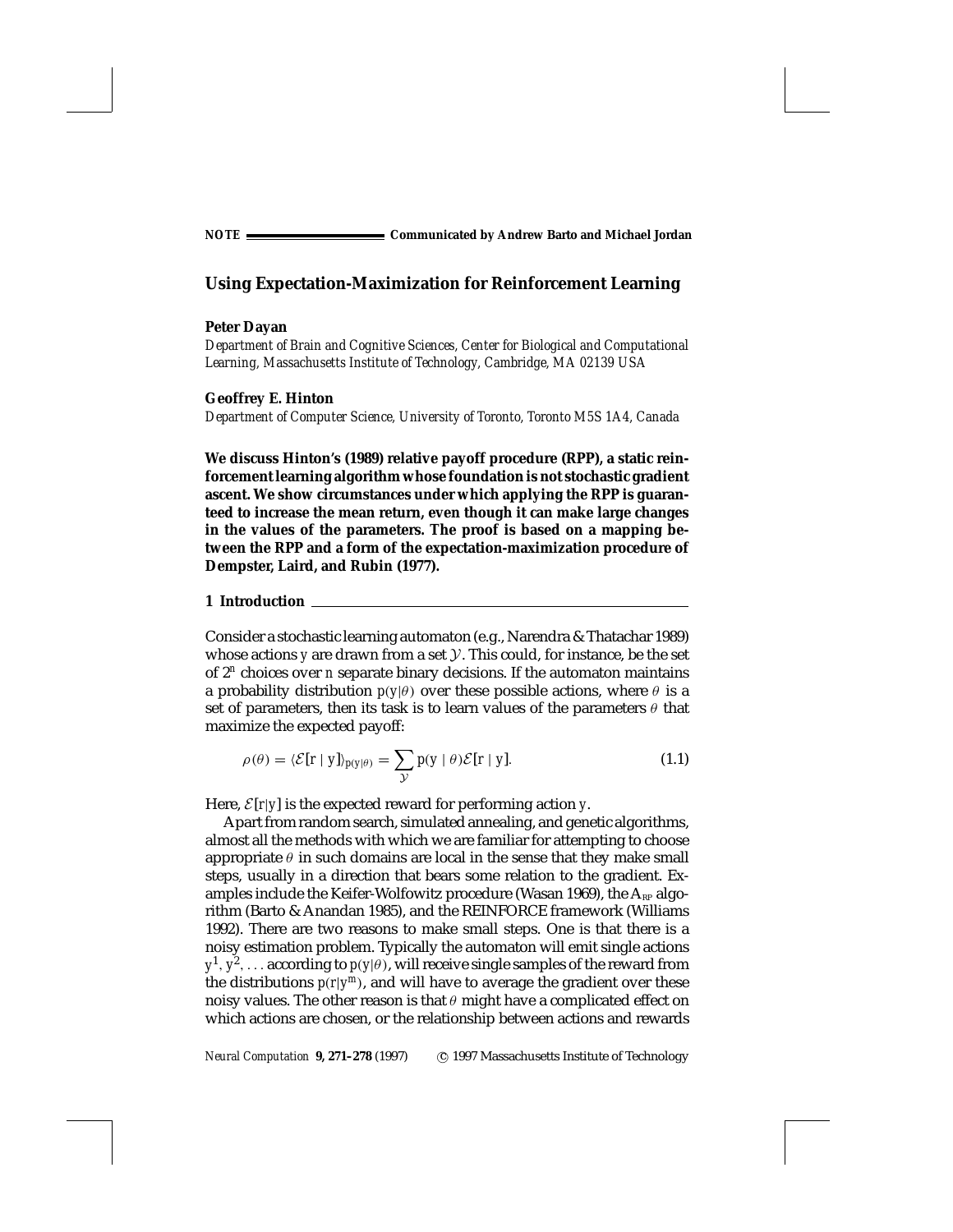might be obscure. For instance, if *Y* is the set of 2*<sup>n</sup>* choices over *<sup>n</sup>* separate binary actions  $a_1, \ldots, a_n$ , and  $\theta = \{p_1, \ldots, p_n\}$  is the collection of probabilities of choosing  $a_i = 1$ , so

$$
p(y = \{a_1 \dots a_n\} \mid \theta) = \prod_{i=1}^n p_i^{a_i} (1 - p_i)^{1 - a_i}, \tag{1.2}
$$

then the average reward  $\rho(\theta)$  depends in a complicated manner on the collection of  $p_i$ . Gradient ascent in  $\theta$  would seem the only option because taking large steps might lead to decreases in the average reward.

The sampling problem is indeed present, and we will evade it by assuming a large batch size. However, we show that in circumstances such as the *n* binary action task, it is possible to make large, well-founded changes to the parameters without explicitly estimating the curvature of the space of expected payoffs, by a mapping onto a maximum likelihood probability density estimation problem. In effect, we maximize reward by solving a sequence of probability matching problems, where *θ* is chosen at each step to match as best it can a fictitious distribution determined by the average rewards experienced on the previous step. Although there can be large changes in  $\theta$  from one step to the next, we are guaranteed that the average reward is monotonically increasing. The guarantee comes for exactly the same reason as in the expectation-maximization (EM) algorithm (Baum et al. 1970; Dempster et al. 1977) and, as with EM, there can be local optima. The relative payoff procedure (RPP) (Hinton 1989) is a particular reinforcement learning algorithm for the *n* binary action task with positive *r*, which makes large moves in the *pi*. Our proof demonstrates that the RPP is well founded.

## **2 Theory**

The RPP operates to improve the parameters  $p_1, \ldots, p_n$  of equation 1.2 in a synchronous manner based on substantial sampling. It suggests updating the probability of choosing  $a_i = 1$  to

$$
p'_{i} = \frac{\langle a_{i} \mathcal{E}[r \mid y] \rangle_{p(y|\theta)}}{\langle \mathcal{E}[r \mid y] \rangle_{p(y|\theta)}},\tag{2.1}
$$

which is the ratio of the mean reward that accrues when  $a_i = 1$  to the net mean reward. If all the rewards *r* are positive, then  $0 \le p'_i \le 1$ . This note proves that when using the RPP, the expected reinforcement increases; that is,

$$
\langle \mathcal{E}[r | y] \rangle_{p(y|\theta')} \geq \langle \mathcal{E}[r | y] \rangle_{p(y|\theta)} \quad \text{where} \quad \theta' = \{p'_1, \ldots, p'_n\}.
$$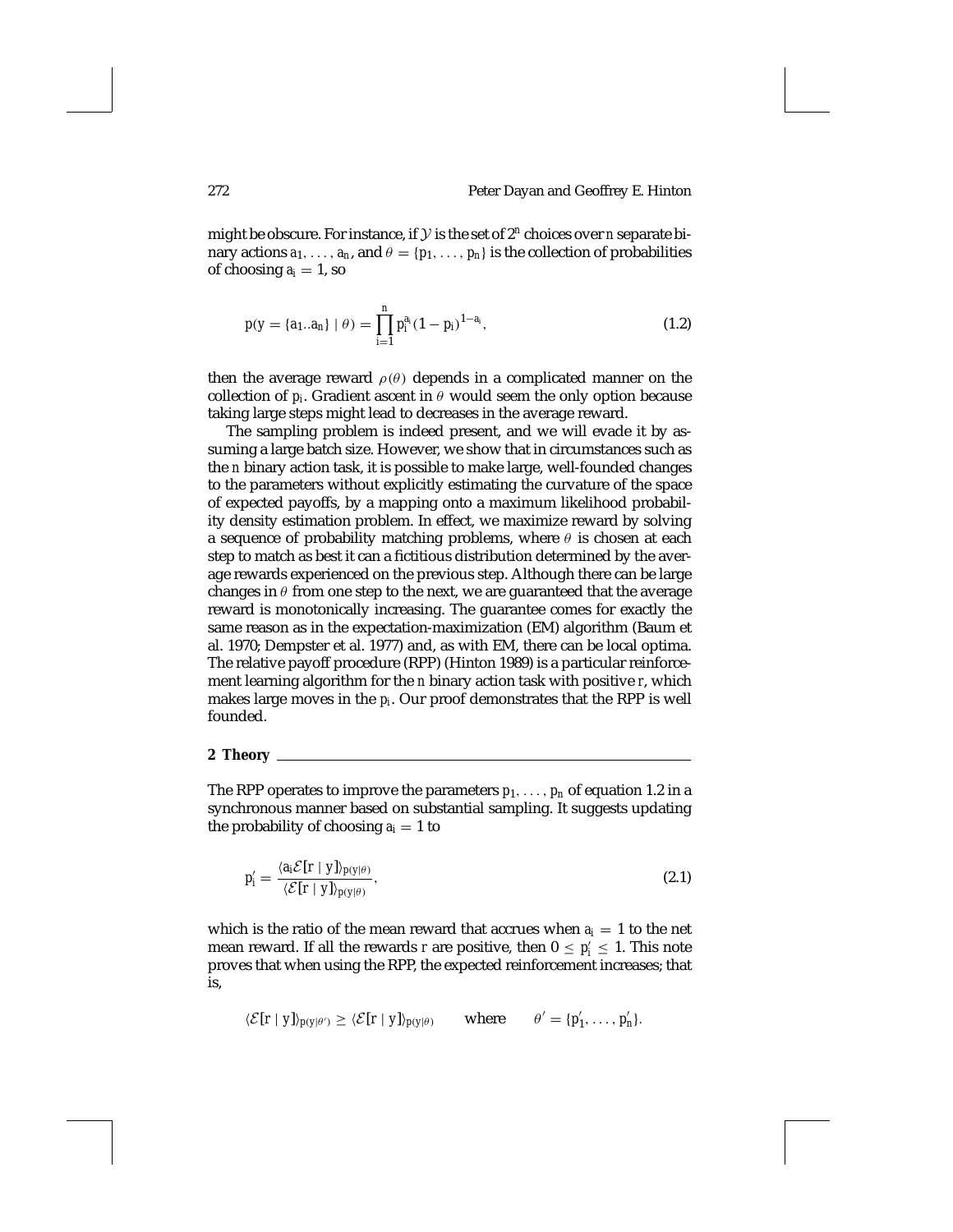The proof rests on the following observation: Given a current value of *θ*, if one could arrange that

$$
\alpha \mathcal{E}[r \mid y] = \frac{p(y \mid \theta')}{p(y \mid \theta)} \tag{2.2}
$$

for some  $\alpha$ , then  $\theta'$  would lead to higher average returns than  $\theta$ . We prove this formally below, but the intuition is that if

$$
\mathcal{E}[r \mid y_1] > \mathcal{E}[r \mid y_2] \quad \text{then} \quad \frac{p(y_1 \mid \theta')}{p(y_2 \mid \theta')} > \frac{p(y_1 \mid \theta)}{p(y_2 \mid \theta)}
$$

so  $\theta'$  will put more weight on  $y_1$  than  $\theta$  does. We therefore pick  $\theta'$  so that  $p(y|\theta')$  matches the distribution  $\alpha \mathcal{E}[r|y]p(y|\theta)$  as much as possible (using a Kullback-Leibler penalty). Note that this target distribution moves with *θ*. Matching just *βE*[*r*|*y*], something that animals can be observed to do under some circumstances (Gallistel 1990), does not result in maximizing average rewards (Sabes & Jordan 1995).

If the rewards *r* are stochastic, then our method (and the RPP) does not eliminate the need for repeated sampling to work out the mean return. We assume knowledge of  $\mathcal{E}[r|y]$ . Defining the distribution in equation 2.2 correctly requires  $\mathcal{E}[r|y] > 0$ . Since maximizing  $\rho(\theta)$  and  $\rho(\theta) + \omega$  has the same consequences for  $\theta$ , we can add arbitrary constants to the rewards so that they are all positive. However, this can affect the rate of convergence.

We now show how an improvement in the expected reinforcement can be guaranteed:

$$
\log \frac{\rho(\theta')}{\rho(\theta)} = \log \sum_{y \in \mathcal{Y}} p(y | \theta') \frac{\mathcal{E}[r | y]}{\rho(\theta)}
$$

$$
= \log \sum_{y \in \mathcal{Y}} \left[ \frac{p(y | \theta) \mathcal{E}[r | y]}{\rho(\theta)} \right] \frac{p(y | \theta')}{p(y | \theta)} \tag{2.3}
$$

 $\geq$   $\sum$ *y*∈*Y*  $\left[\frac{p(y|\theta)E[r|y]}{\rho(\theta)}\right]$ log  $\frac{p(y|\theta')}{p(y|\theta)}$ , by Jensen's inequality

$$
= \frac{1}{\rho(\theta)} \left[ Q(\theta, \theta') - Q(\theta, \theta) \right]. \tag{2.4}
$$

where

$$
Q(\theta, \theta') = \sum_{y \in \mathcal{Y}} p(y \mid \theta) \mathcal{E}[r \mid y] \log p(y \mid \theta'),
$$

so if  $Q(\theta, \theta') \ge Q(\theta, \theta)$ , then  $\rho(\theta') \ge \rho(\theta)$ . The normalization step in equation 2.3 creates the matching distribution from equation 2.2. Given  $\theta$ , if  $\theta'$  is chosen to maximize  $Q(\theta, \theta')$ , then we are guaranteed that  $Q(\theta, \theta') \ge Q(\theta, \theta)$ and therefore that the average reward is nondecreasing.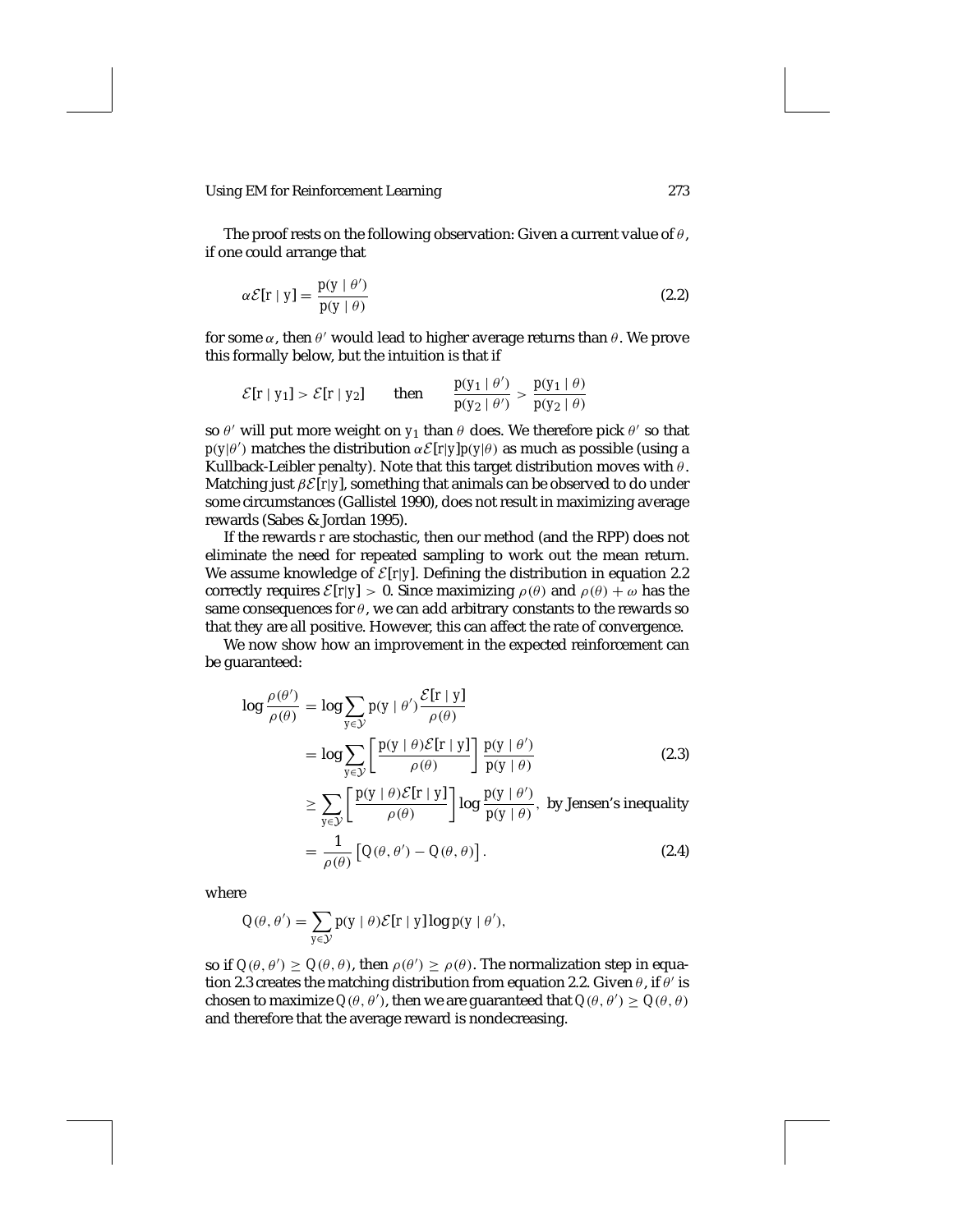In the RPP, the new probability  $p'_i$  for choosing  $a_i = 1$  is given by

$$
p_i' = \frac{\langle a_i \mathcal{E}[r \mid y] \rangle_{p(y|\theta)}}{\langle \mathcal{E}[r \mid y] \rangle_{p(y|\theta)}},\tag{2.5}
$$

so it is the fraction of the average reward that arrives when  $a_i = 1$ . Using equation 1.2,

$$
\frac{\partial Q(\theta, \theta')}{\partial p'_i} = \frac{1}{p'_i (1 - p'_i)}
$$

$$
\times \left[ \sum_{y \in \mathcal{Y}: a_i = 1} p(y | \theta) \mathcal{E}[r | y] - p'_i \sum_{y \in \mathcal{Y}} p(y | \theta) \mathcal{E}[r | y] \right].
$$

So, if

$$
p'_i = \frac{\sum_{y \in \mathcal{Y}: a_i=1} p(y \mid \theta) \mathcal{E}[r \mid y]}{\sum_{y \in \mathcal{Y}} p(y \mid \theta) \mathcal{E}[r \mid y]}, \quad \text{then} \quad \frac{\partial Q(\theta, \theta')}{\partial p'_i} = 0,
$$

and it is readily seen that  $Q(\theta, \theta')$  is maximized. But this condition is just that of equation 2.5. Therefore the RPP is monotonic in the average return.

Figure 1 shows the consequence of employing the RPP. Figure 1a shows the case in which  $n = 2$ ; the two lines and associated points show how  $p_1$  and  $p_2$  change on successive steps using the RPP. The terminal value  $p_1 = p_2 = 0$ , reached by the left-hand line, is a local optimum. Note that the RPP always changes the parameters in the direction of the gradient of the expected amount of reinforcement (this is generally true) but by a variable amount.

Figure 1b compares the RPP with (a deterministic version of) Williams's (1992) stochastic gradient ascent REINFORCE algorithm for a case with  $n = 12$  and rewards  $\mathcal{E}[r|y]$  drawn from an exponential distribution. The RPP and REINFORCE were started at the same point; the graph shows the difference between the maximum possible reward and the expected reward after given numbers of iterations. To make a fair comparison between the two algorithms, we chose *n* small enough that the exact averages in equation 2.1 and (for REINFORCE) the exact gradients,

$$
p'_{i} = \alpha \frac{\partial}{\partial p_{i}} \langle \mathcal{E}[r \mid y] \rangle_{p(y|\theta)},
$$

could be calculated. Figure 1b shows the (consequently smooth) course of learning for various values of the learning rate. We observe that for both algorithms, the expected return never decreases (as guaranteed for the RPP but not REINFORCE), that the course of learning is not completely smooth with a large plateau in the middle—and that both algorithms get stuck in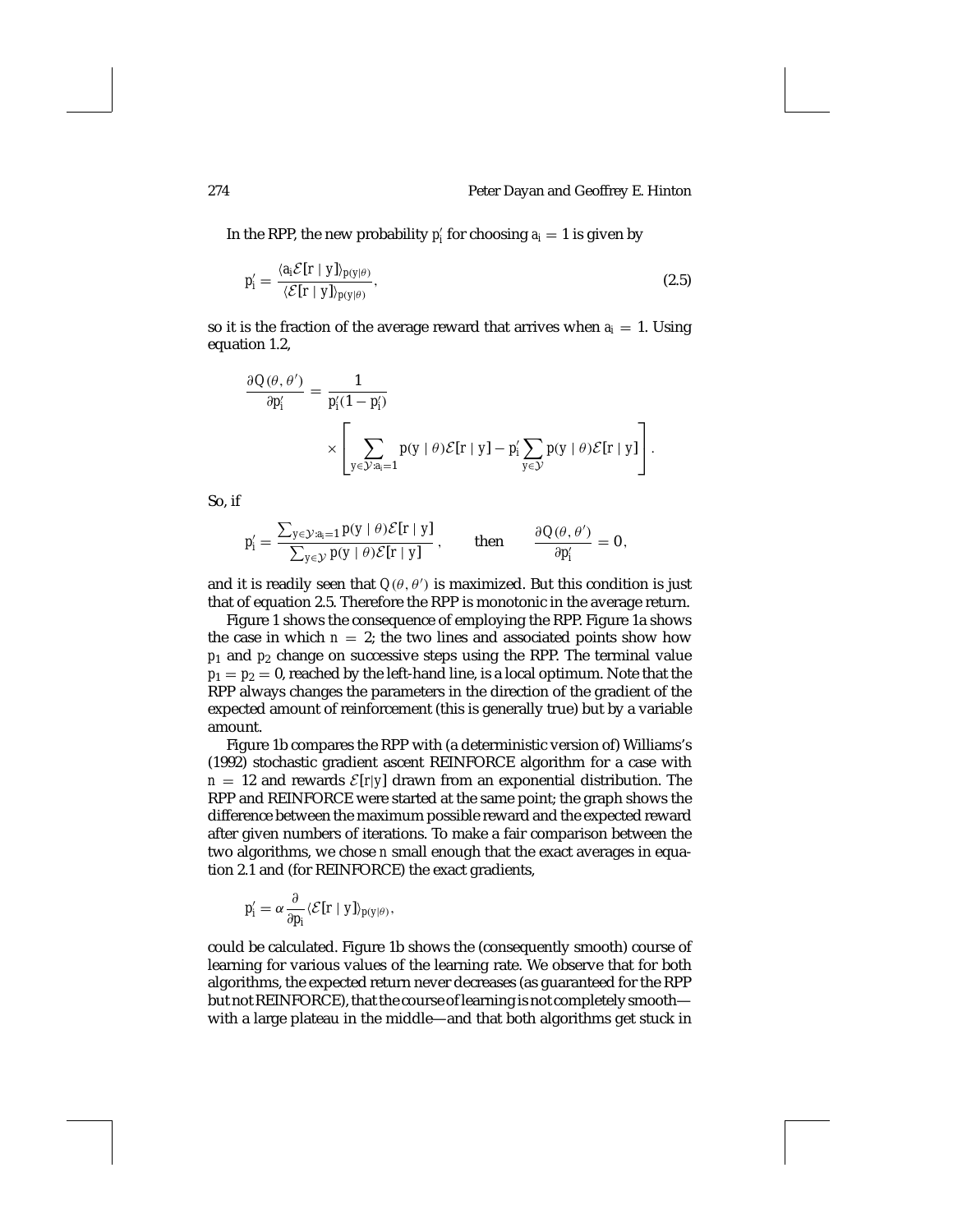local minima. This is a best case for the RPP: only for a small learning rate and consequently slow learning does REINFORCE not get stuck in a worse local minimum. In other cases, there are values of *α* for which REINFORCE beats the RPP. However, there are no free parameters in the RPP, and it performs well across a variety of such problems.

## **3 Discussion**

The analogy to EM can be made quite precise. EM is a maximum likelihood method for probability density estimation for a collection  $X$  of observed data where underlying point  $x \in \mathcal{X}$  there can be a hidden variable  $y \in \mathcal{Y}$ . The density has the form

$$
p(x | \theta) = \sum_{y \in \mathcal{Y}} p(y | \theta) p(x | y, \theta),
$$

and we seek to choose *θ* to maximize

$$
\sum_{x\in\mathcal{X}}\log\big[p(x\mid\theta)\big].
$$

The E phase of EM calculates the posterior responsibilities  $p(y|x, \theta)$  for each  $y \in \mathcal{Y}$  for each *x*:

$$
p(y \mid x, \theta) = \frac{p(y \mid \theta) p(x \mid y, \theta)}{\sum_{z \in \mathcal{Y}} p(z \mid \theta) p(x \mid z, \theta)}.
$$

In our case, there is no *x*, but the equivalent of this posterior distribution, which comes from equation 2.2, is

$$
\mathcal{P}_y(\theta) \equiv \frac{p(y \mid \theta) \mathcal{E}[r \mid y]}{\sum_{z \in \mathcal{Y}} p(z \mid \theta) r(z)}
$$

The M phase of EM chooses parameters  $\theta$ <sup>'</sup> in the light of this posterior distribution to maximize

*.*

$$
\sum_{x \in \mathcal{X}} \sum_{y \in \mathcal{Y}} p(y \mid x, \theta) \log[p(x, y \mid \theta')] .
$$

In our case this is exactly equivalent to minimizing the Kullback-Leibler divergence

$$
KL[\mathcal{P}_y(\theta), p(y | \theta')] = -\sum_{y \in \mathcal{Y}} \mathcal{P}_y(\theta) \log \left[ \frac{p(y | \theta')}{\mathcal{P}_y(\theta)} \right].
$$

Up to some terms that do not affect  $\theta'$ , this is  $-Q(\theta, \theta')$ . The Kullback-Leibler divergence between two distributions is a measure of the distance between them, and therefore minimizing it is a form of probability matching.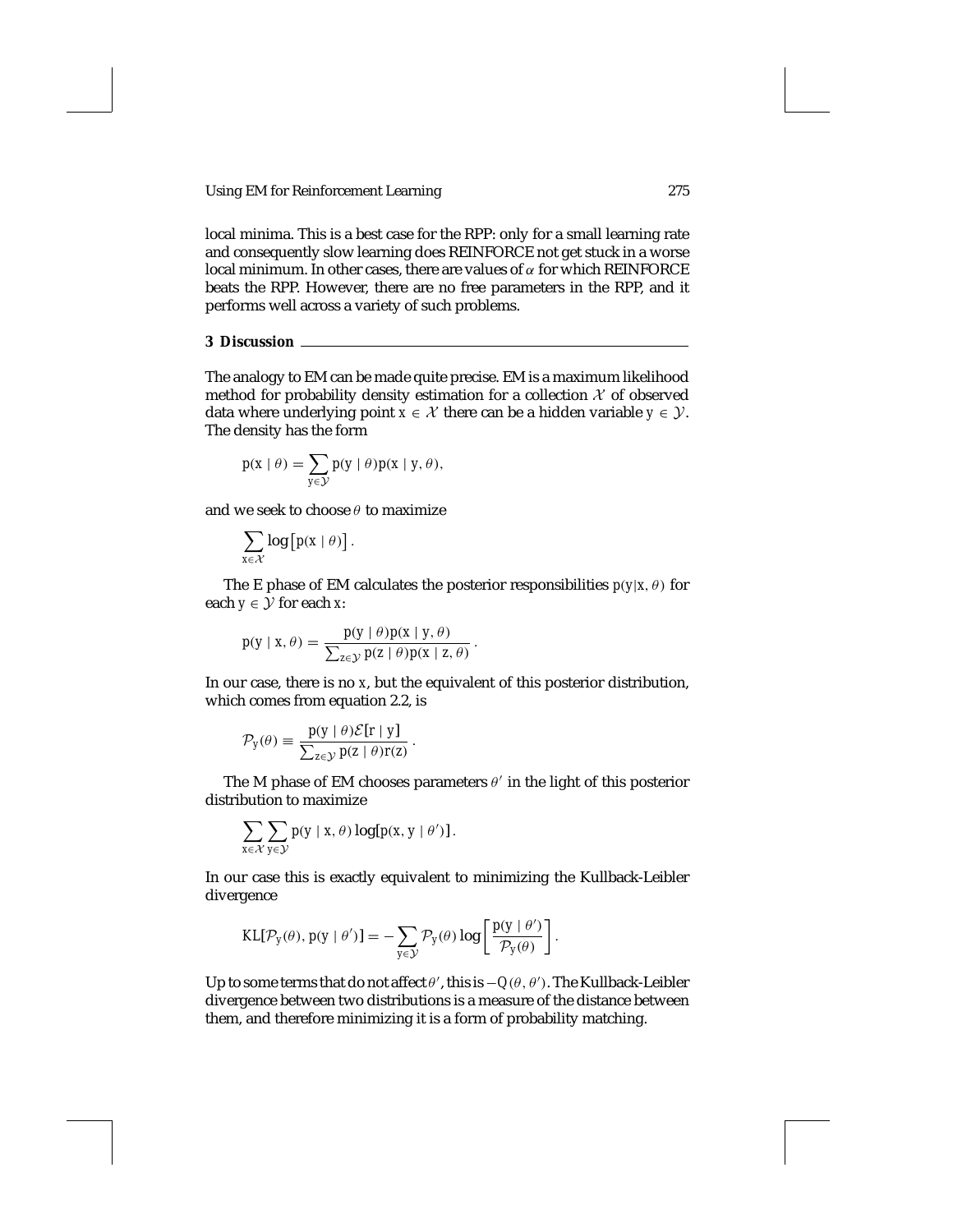

Figure 1: Performance of the RPP. (a) Adaptation of  $p_1$  and  $p_2$  using the RPP from two different start points on the given  $\rho(p_1, p_2)$ . The points are successive values; the lines are joined for graphical convenience. (b) Comparison of the RPP with Williams's (1992) REINFORCE for a particular problem with  $n = 12$ . See text for comment and details.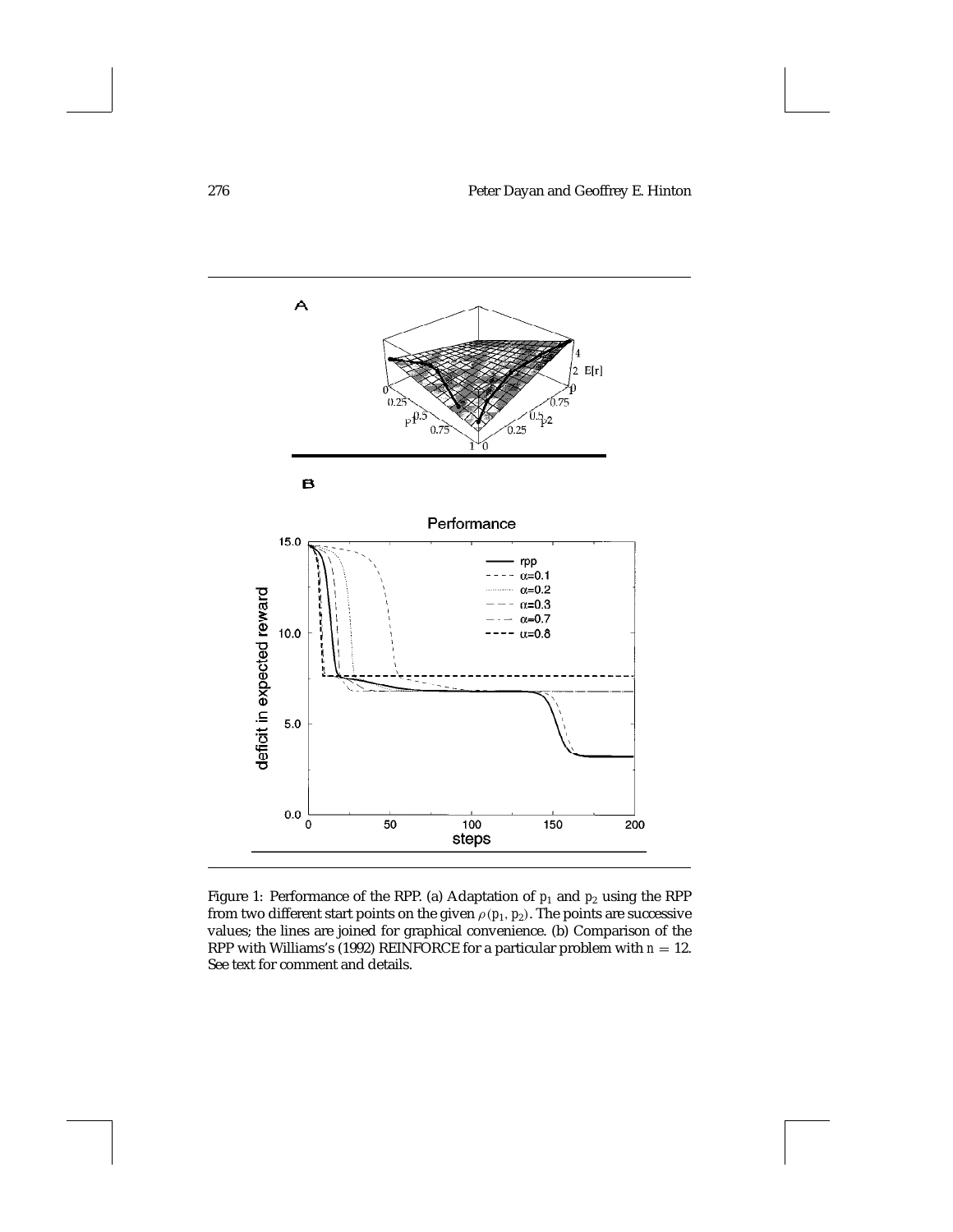Our result is weak: the requirement for sampling from the distribution is rather restrictive, and we have not proved anything about the actual rate of convergence. The algorithm performs best (Sutton, personal communication) if the differences between the rewards are of the same order of magnitude as the rewards themselves (as a result of the normalization in equation 2.3). It uses multiplicative comparison rather than the subtractive comparison of Sutton (1984), Williams (1992), and Dayan (1990).

The link to the EM algorithm suggests that there may be reinforcement learning algorithms other than the RPP that make large changes to the values of the parameters for which similar guarantees about nondecreasing average rewards can be given. The most interesting extension would be to dynamic programming (Bellman 1957), where techniques for choosing (single-component) actions to optimize return in sequential decision tasks include two algorithms that make large changes on each step: value and policy iteration (Howard 1960). As various people have noted, the latter explicitly involves both estimation (of the value of a policy) and maximization (choosing a new policy in the light of the value of each state under the old one), although its theory is not at all described in terms of density modeling.

#### **Acknowledgments**

Support came from the Natural Sciences and Engineering Research Council and the Canadian Institute for Advanced Research (CIAR). GEH is the Nesbitt-Burns Fellow of the CIAR. We are grateful to Philip Sabes and Mike Jordan for the spur and to Mike Jordan and the referees for comments on an earlier version of this paper.

#### **References**

- Barto, A. G., & Anandan, P. (1985). Pattern recognizing stochastic learning automata. *IEEE Transactions on Systems, Man and Cybernetics*, **15**, 360–374.
- Baum, L. E., Petrie, E., Soules, G., & Weiss, N. (1970). A maximization technique occurring in the statistical analysis of probabilistic functions of Markov chains. *Ann. Math. Stat.*, **41**, 164–171.
- Bellman, R. E. (1957). *Dynamic programming*. Princeton, NJ: Princeton University Press.
- Dayan, P. (1990). Reinforcement comparison. In *Proceedings of the 1990 Connectionist Models Summer School*, D. S. Touretzky, J. L. Elman, T. J. Sejnowski, & G. E. Hinton (Eds.), (pp. 45–51). San Mateo, CA: Morgan Kaufmann.
- Dempster, A. P., Laird, N. M., & Rubin, D. B. (1977). Maximum likelihood from incomplete data via the EM algorithm. *Proceedings of the Royal Statistical Society*, 1–38.

Gallistel, C. R. (1990). *The organization of learning*. Cambridge, MA: MIT Press.

Hinton, G. E. (1989). Connectionist learning procedures. *Artificial Intelligence*, **40**, 185–234.